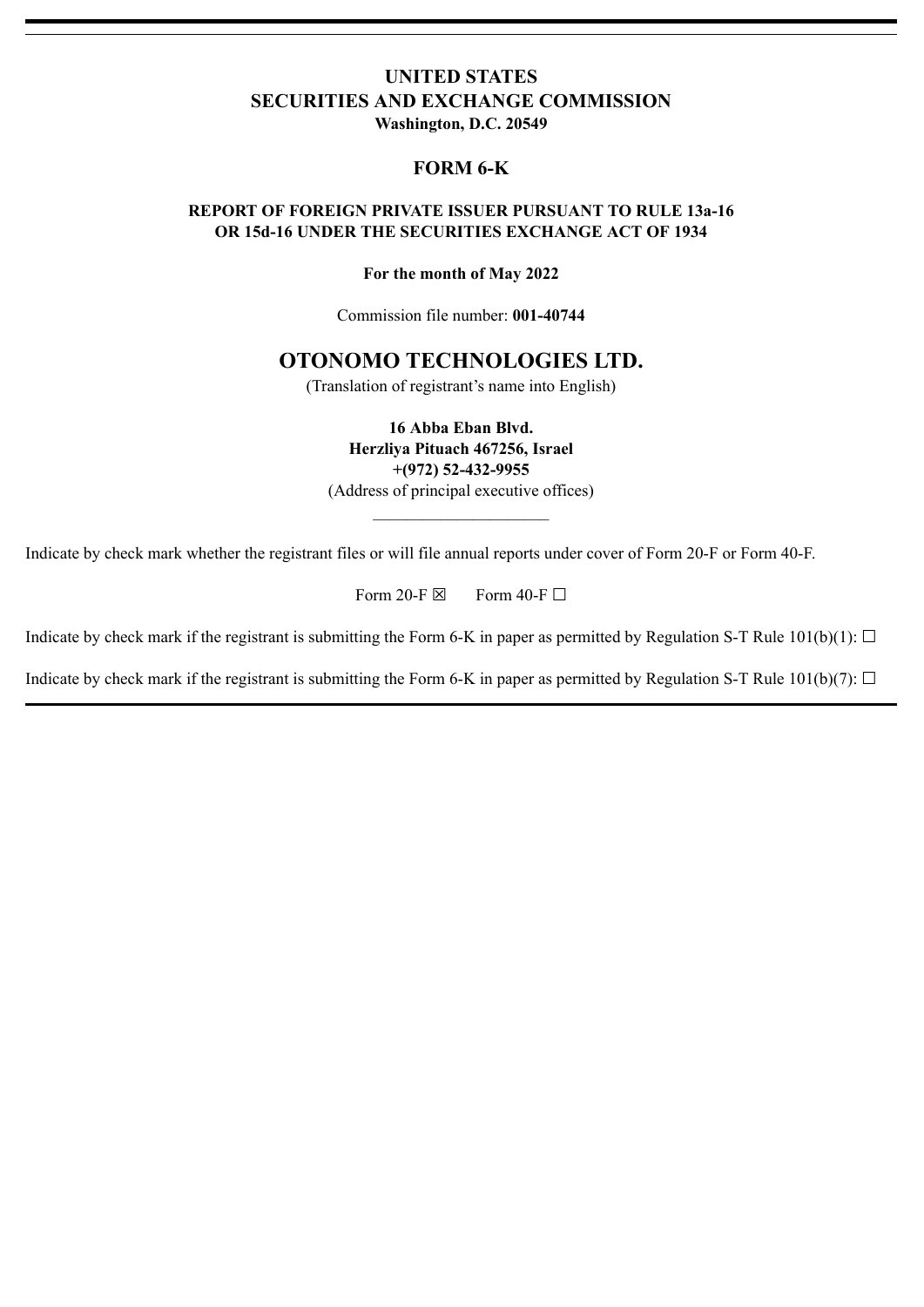## **EXPLANATORY NOTE**

The following document is furnished hereto and incorporated by reference herein:

Exhibit 99.1. Press release dated May 17, 2022.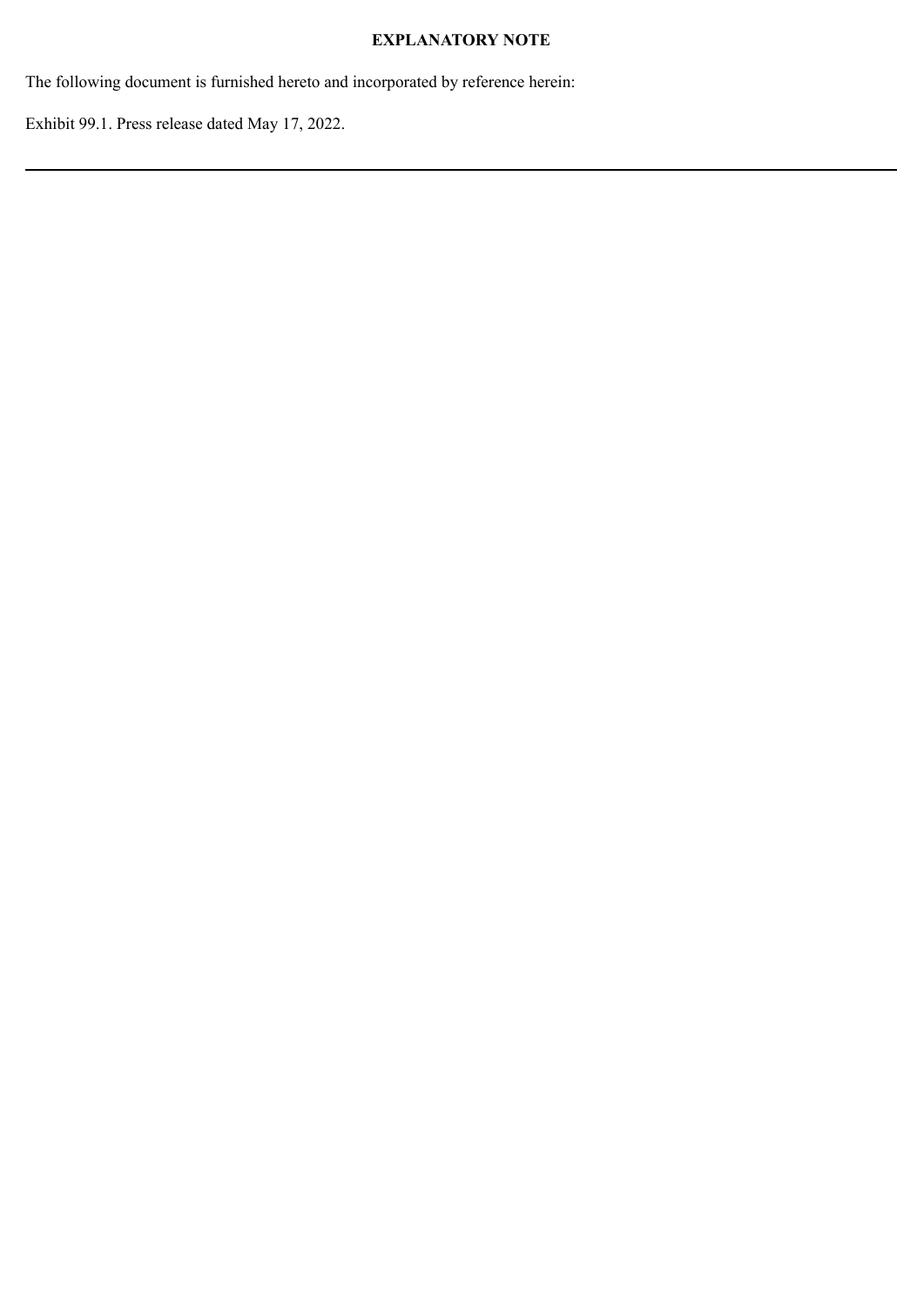#### **SIGNATURES**

Pursuant to the requirements of the Securities Exchange Act of 1934, as amended, the registrant has duly caused this report to be signed on its behalf by the undersigned, thereunto duly authorized.

#### **Otonomo Technologies Ltd.**

By: /s/ Ben Volkow

Name: Ben Volkow Title: Chief Executive Officer and Director

Date: May 17, 2022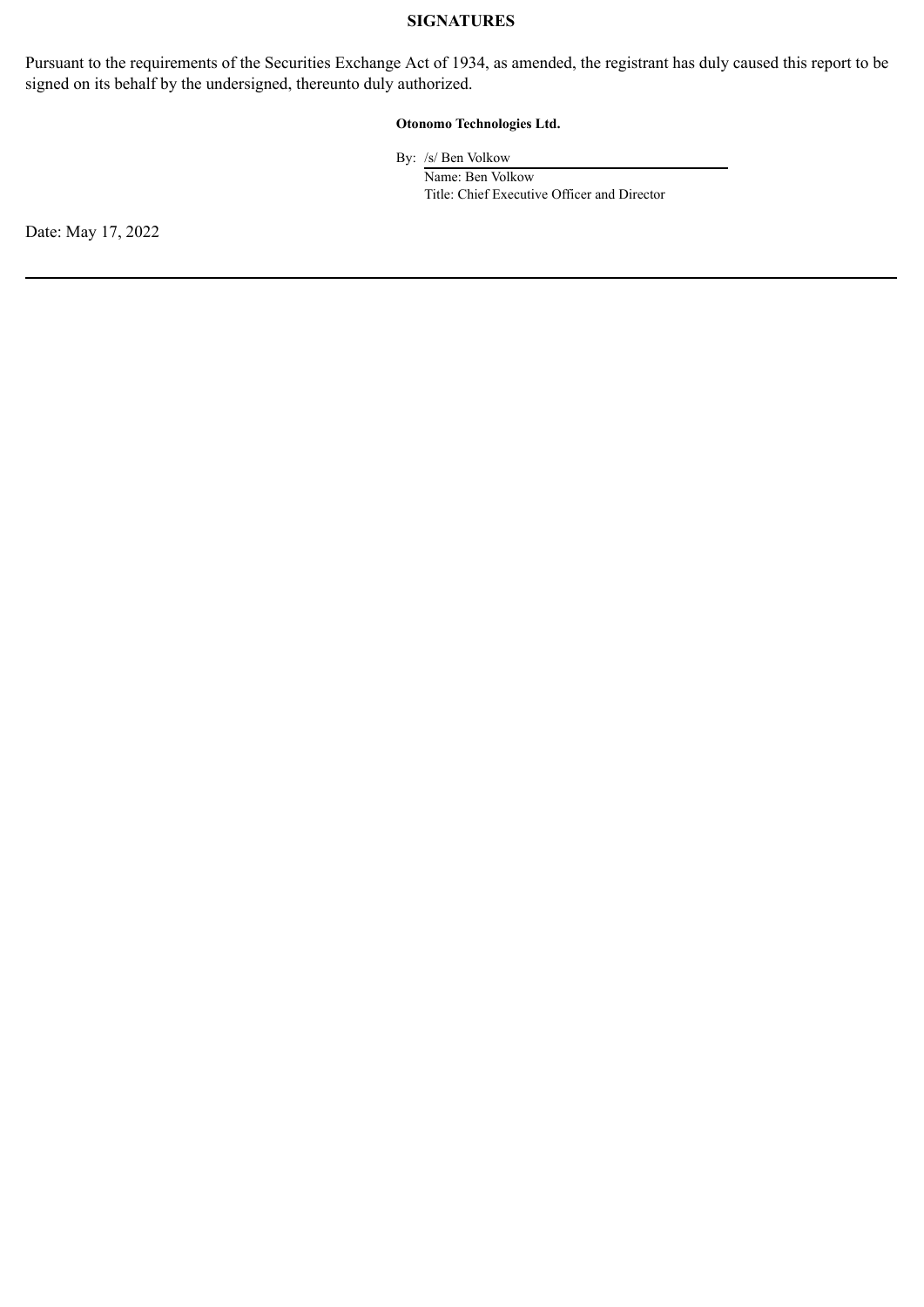# **EXHIBIT INDEX**

| Exhibit No. | <b>Document Description</b>       |
|-------------|-----------------------------------|
| 99.1        | Press Release dated May 17, 2022. |
|             |                                   |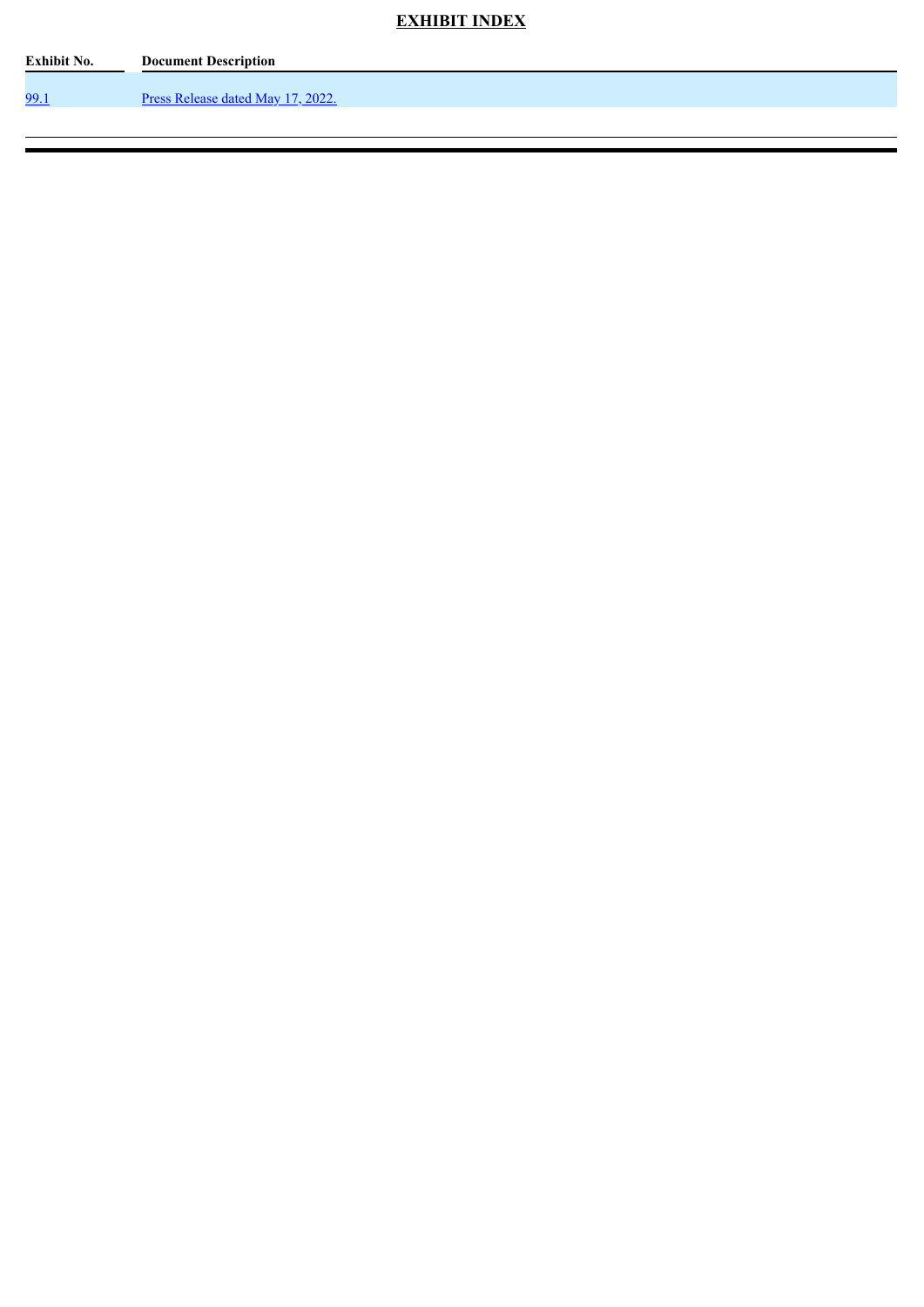# otonomo

#### **Otonomo Reports First Quarter 2022 Financial Results**

<span id="page-4-0"></span>**HERZLIYA, Israel and SAN FRANCISCO, Calif., May 17, 2022-- Otonomo Technologies Ltd. (Nasdaq: OTMO),** the platform powering the mobility economy, today announced its first quarter 2022 financial results reflecting strong growth year over year, continued momentum in demand for key mobility services use cases, new customers and the strategic acquisition of The Floow.

Revenue for the first quarter was \$1.03 million, an increase of 380% year over year. Otonomo's cash and cash equivalents, and restricted cash balance as of March 31, 2022, was \$196.8 million.

#### **First Quarter 2022 Financial Highlights:**

- Total revenue for the first quarter was \$1.03 million compared to \$0.22 million in the first quarter 2021
- GAAP operating loss for the first quarter was \$15.1 million compared to a loss of \$4.3 million in the first quarter 2021
- Non-GAAP operating loss for the first quarter was \$12.5 million compared to a loss of \$3.8 million in the first quarter 2021
- Cash and cash equivalents and restricted cash as of March 31, 2022, was \$196.8 million

For information regarding the non-GAAP financial measures discussed in this release, as well as a reconciliation of such non-GAAP financial measures to the most directly comparable GAAP financial measures, please see "Use of non-GAAP Financial Information" and "Reconciliation of GAAP to non-GAAP Financial Information."

#### **First Quarter 2022 Company Highlights:**

- Added 10 new customers
- Quarterly recurring revenue grew 40% compared to the previous quarter
- Recurring revenue backlog more than doubled compared to the previous quarter
- Bookings<sup>\*</sup> of recurring revenue nearly doubled compared to the previous quarter
- Backlog<sup>\*\*</sup> increased 61% compared to the previous quarter and 207% year over year
- Signed one of the top 5 global OEM's bringing the total number of OEM contracts to 23. Those combined contracts represent over 50M addressable connected vehicles
- Average sales cycle time decreased 30% compared to the previous quarter and decreased 20% year over year
- Acquired The Floow, a leader in connected insurance technology

#### **Management's Remarks**

"Otonomo saw strong momentum in the first quarter, and we see this continuing as the market adoption grows by the day," said Ben Volkow, Chief Executive Officer. "Our go-to-market investment is paying off. We are increasing our deal volume, while decreasing sales cycle times and winning new customers in key use cases. We expect further acceleration around fleet and insurance use cases going forward."

"Data points from connected vehicles, micro-mobility, mobile phones, and related infrastructure are coming together. Otonomo's smart mobility data platform enables companies to transform this mobility data into useful insights while maintaining and adhering to all relevant data privacy and compliance standards and regulations."

"We are encouraged by the initial market reaction to the combination of Otonomo and The Floow. This is the first time that connected vehicle data is truly available to the insurance industry, creating new high-value brand engagement opportunities for insurance vendors, OEMs and other mobility related vendors. The combination will set a new benchmark on data fidelity and improvements to existing risk models and will be a game changer in the automotive insurance sector, enabling new products and business models," Volkow concluded.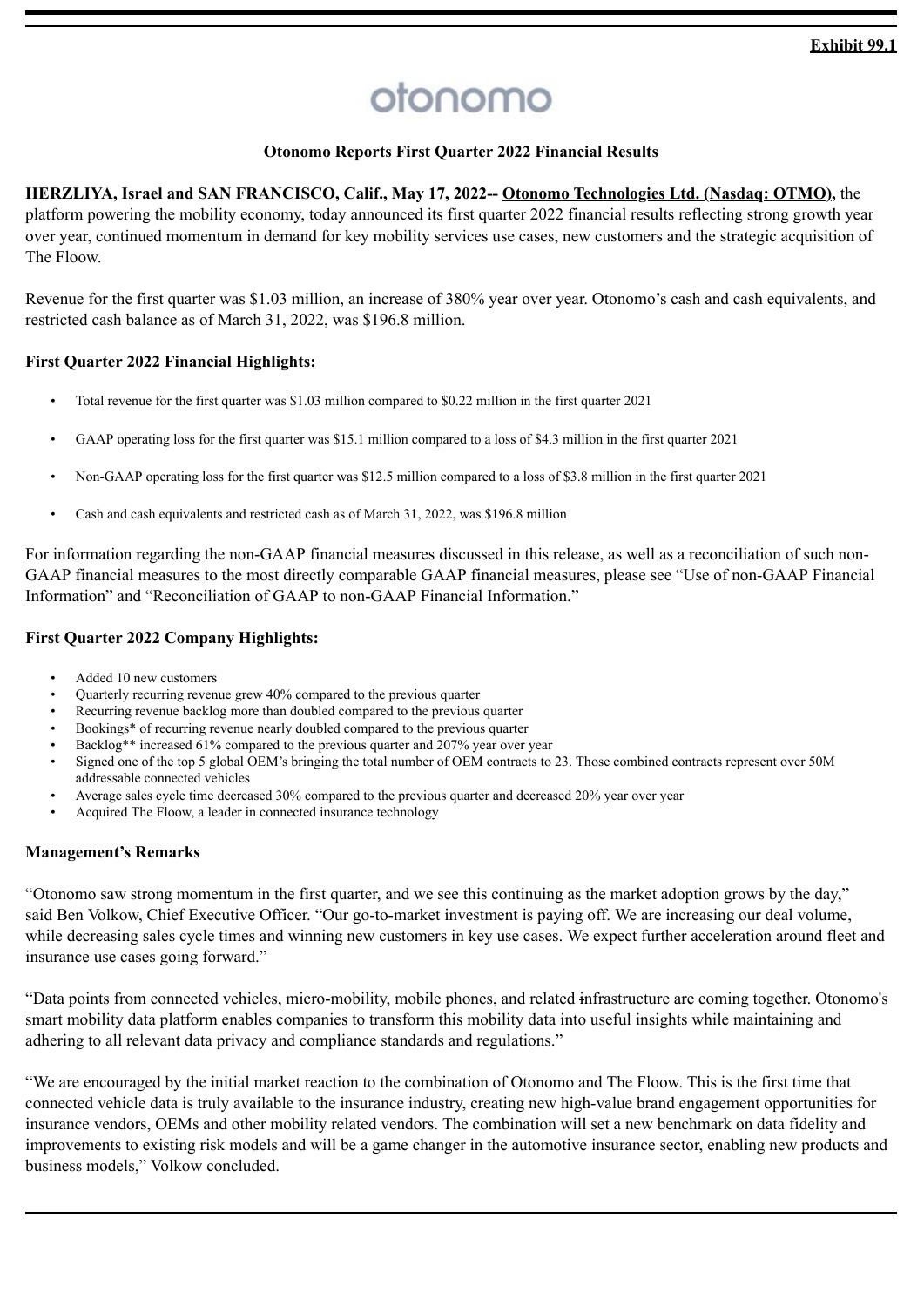#### **2022 Guidance**

Otonomo's management reiterates the guidance it provided on March 31, 2022. The full year 2022 revenue is expected to be in the range of \$13.0 million to \$13.5 million, with most of the revenue back-end weighted. Revenues from The Floow will be reflected in Otonomo's financial results from April 14.

#### **Conference Call Details**

Otonomo's management will host a conference call to discuss the first quarter 2022 financial results today, Tuesday, May 17, 2022, at 8:30 a.m. Eastern Time.

Management team members on the call will include Ben Volkow, CEO, Director & Co-Founder, Bonnie Moav, CFO, and Doron Simon, EVP of Strategy and Corporate Development.

Otonomo encourages participants to **pre-register for the conference call here**: http://emea.directeventreg.com/registration/3373716

Participants can choose to view the session via a live webcast from this link https://edge.media-server.com/mmc/p/r9usbdad, which can also be found on the Otonomo website here: https://investors.otonomo.io/news-events/events.

Participants can also choose to call in. They will receive a unique dial-in number upon registration, which will enable immediate access on the day of the call.

Please place your call 10 minutes before the conference call commences. If you are unable to connect using the toll-free number, please try the international dial-in number. Participants may pre-register at any time, including up to and after the call start time.

The conference call will begin at:

- 8:30 a.m. Eastern Time
- 5:30 a.m. Pacific Time
- 3:30 p.m. Israel Time

A replay of the conference call will be available from May 17, 2022 at 12:00 p.m. Eastern Time on Otonomo's website at https://investors.otonomo.io/news-events/events.

**\*Booking:** Total value of contract that was signed during the reporting quarter over the full term of the contract.

**\*\*Backlog:** Secured future revenue as of end of quarter.

#### **About Otonomo**

Otonomo (NASDAQ: OTMO), the platform powering the mobility economy, is igniting a new generation of mobility experiences and services. With Otonomo, over 100 providers in the transportation, mobility, insurance, and automotive industries are finally able to harness mobility data and insights and transform them into strategic assets and market advantages.

Our partners gain access to the broadest, most diverse, range of data from connected vehicles, mobile phones, public transport, EV infrastructure, and MaaS with just one contract and one API. Vehicle and multimodal mobility data is reshaped and enriched to provide deep visibility and actionable insights and empower planning, deployment, and operations.

Architected with privacy and security by design our platform is GDPR, CCPA, and other privacy regulation compliant, ensuring all parties are protected and companies remain privacy compliant across geographies worldwide. Otonomo has an R&D center in Israel and a presence in the United States and Europe.

More information is available at otonomo.io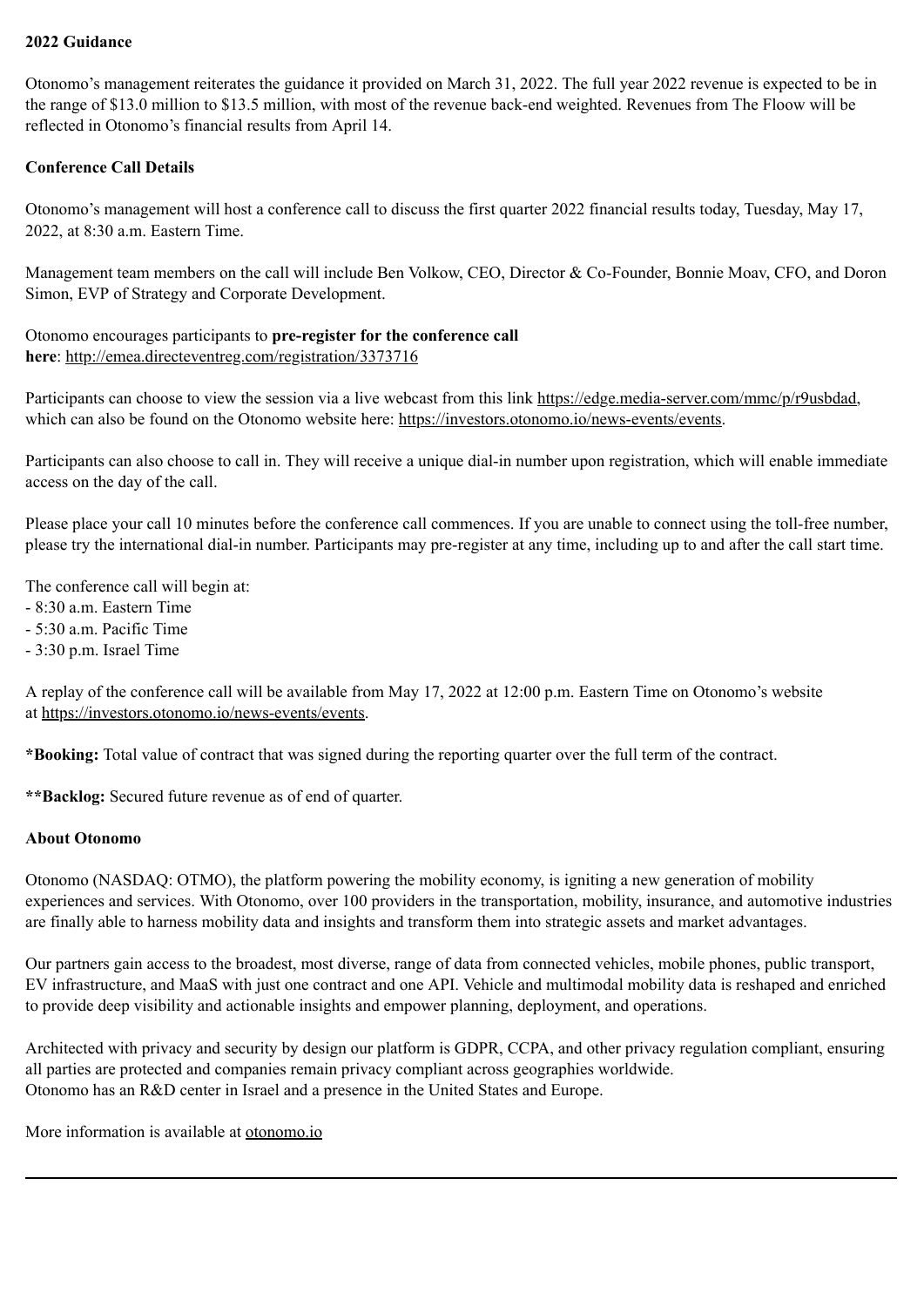#### **Otonomo on Social Media**

- Follow Otonomo on LinkedIn
- Like Otonomo on Facebook
- Follow Otonomo on Twitter

#### **Use of Non-GAAP Financial Measure**

In addition to reporting financial results in accordance with generally accepted accounting principles, or GAAP, Otonomo uses non-GAAP measures of operating loss, which are adjustments from results based on GAAP to exclude, as applicable, stock-based compensation expenses, amortization of intangible assets and depreciation. Otonomo's management believes the non-GAAP financial information provided in this release is useful to investors' understanding and assessment of Otonomo's ongoing core operations and prospects for the future. The presentation of this non-GAAP financial information is not intended to be considered in isolation or as a substitute for results prepared in accordance with GAAP. A reconciliation of the non-GAAP financial measures discussed in this press release to the most directly comparable GAAP financial measures is included with the financial statements contained in this press release. Management uses both GAAP and non-GAAP information in evaluating and operating business internally and as such has determined that it is important to provide this information to investors.

#### **Forward-Looking Statements**

*This announcement contains certain forward-looking statements within the meaning of the federal securities laws, including statements regarding the services offered by Otonomo, the anticipated technological capability of Otonomo, the markets in which Otonomo operates and Otonomo's projected future financial and operational results. These forward-looking statements generally are identified by the words "believe," "project," "expect," "anticipate," "estimate," "intend," "strategy," "future," "opportunity," "plan," "may," "should," "will," "would," "will be," "will continue," "will likely result," and similar expressions. Forward-looking statements are predictions, projections and other statements about future events that are based on current expectations and assumptions and, as a result, are subject to risks and uncertainties. Many factors could cause actual future events to differ materially from the forward-looking statements in this announcement, including but not limited to, the ability to implement business plans, forecasts, and other expectations, the ability to identify and realize additional opportunities, and potential changes and developments in the highly competitive data marketplace. The foregoing list of factors is not exhaustive. You should carefully consider the foregoing factors and the other risks and uncertainties described in Otonomo's annual report on Form 20- F filed with the SEC on March 31, 2021 and other documents filed by Otonomo from time to time with the SEC. These filings identify and address other important risks and uncertainties that could cause actual events and results to differ materially from those contained in the forward-looking statements. Forward-looking statements speak only as of the date they are made. Readers are cautioned not to put undue reliance on forward-looking statements, and Otonomo assumes no obligation and does not intend to update or revise these forward-looking statements, whether as a result of new information, future events, or otherwise. Otonomo gives no assurance that it will achieve its expectations.*

[1] *Please refer to "Use of Non-GAAP Financial Measure" below for important information about non-GAAP financial measures. Non-GAAP financial results exclude stock-based compensation and related tax adjustments.*

#### **For additional information, please contact:**

**Investor Relations Contact: Company Contact:** Miri Segal Juliet McGinnis +1 (917)-607-8654 press $@$ otonomo.io msegal@ms-ir.com

MS-IR LLC Senior Director of Communications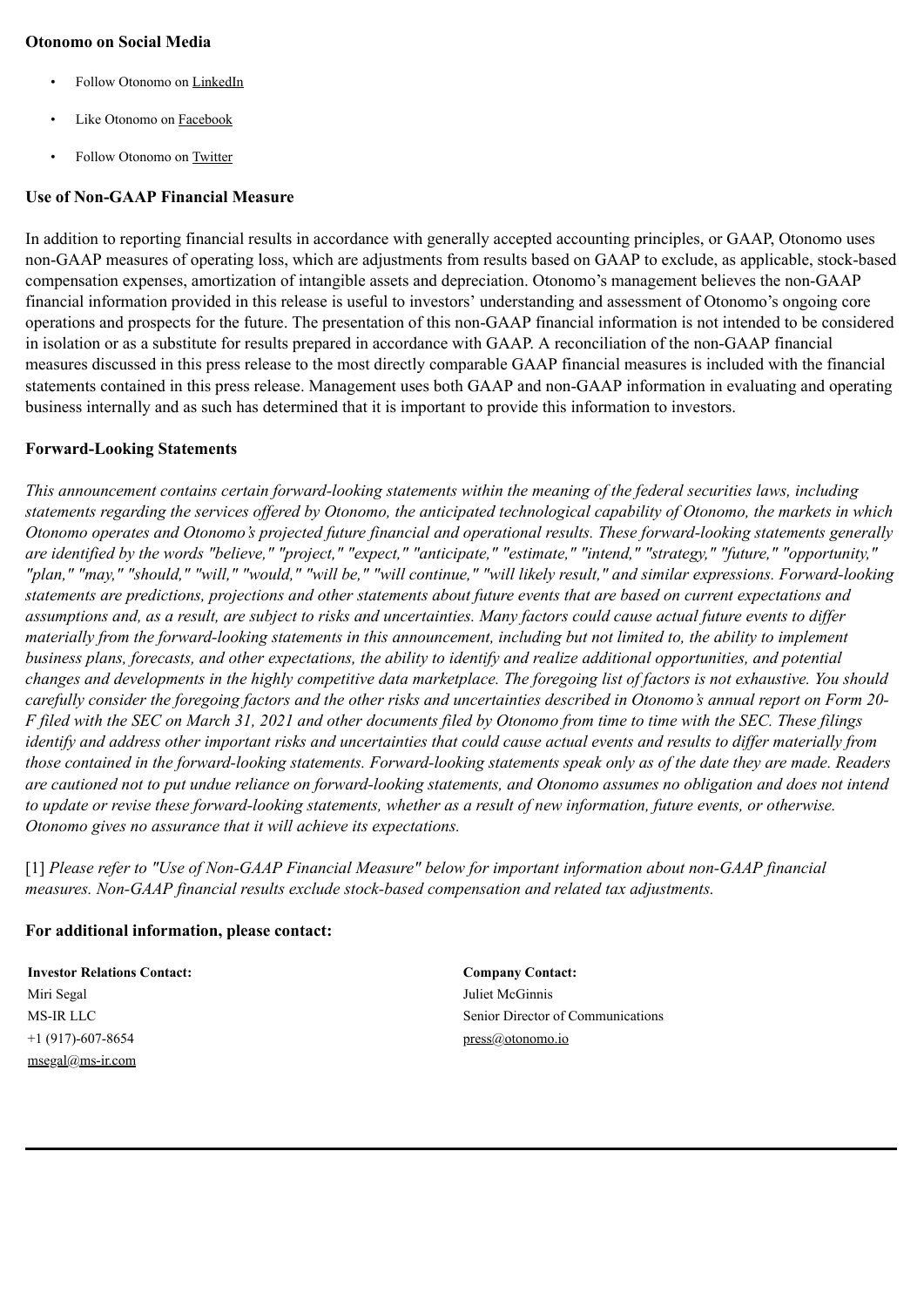# **UNAUDITED OTONOMO TECHNOLOGIES LTD. CONSOLIDATED BALANCE SHEET**

## **(in \$ thousands)**

|                                                                       |                  | As of                |
|-----------------------------------------------------------------------|------------------|----------------------|
|                                                                       | March 31,        | December 31,<br>2021 |
|                                                                       | 2022             |                      |
| <b>Assets</b>                                                         |                  |                      |
|                                                                       |                  |                      |
| <b>Current assets</b>                                                 |                  |                      |
| Cash and cash equivalents, short-term investments and restricted cash | 196,809          | 208,079              |
| Account receivables and other receivables                             | 3,831            | 3,760                |
| <b>Total current assets</b>                                           | 200,640          | 211,839              |
| <b>Non-current assets</b>                                             |                  |                      |
| Other long-term assets                                                | 2,924            | 254                  |
| Property and equipment, net                                           | 741              | 725                  |
| Goodwill and intangibles, net                                         | 46,204           | 46,621               |
|                                                                       |                  |                      |
| <b>Total non-current assets</b>                                       | 49,869           | 47,600               |
|                                                                       |                  |                      |
| <b>Total assets</b>                                                   | 250,509          | 259,439              |
| Liabilities and shareholders' equity                                  |                  |                      |
| <b>Current liabilities</b>                                            |                  |                      |
| Account payables and other payables                                   | 10,888           | 8,717                |
| Deferred revenue                                                      | $\boldsymbol{9}$ | 35                   |
| <b>Total current liabilities</b>                                      | 10,897           | 8,752                |
| <b>Non-current liabilities</b>                                        |                  |                      |
| Other long-term liabilities                                           | 1,631            |                      |
| Warrants for ordinary shares                                          | 1,040            | 1,924                |
| <b>Total non-current liabilities</b>                                  | 2,671            | 1,924                |
|                                                                       |                  |                      |
| <b>Shareholders' equity</b>                                           | 236,941          | 248,763              |
| Total liabilities, and Shareholders' equity                           | 250,509          | 259,439              |
|                                                                       |                  |                      |